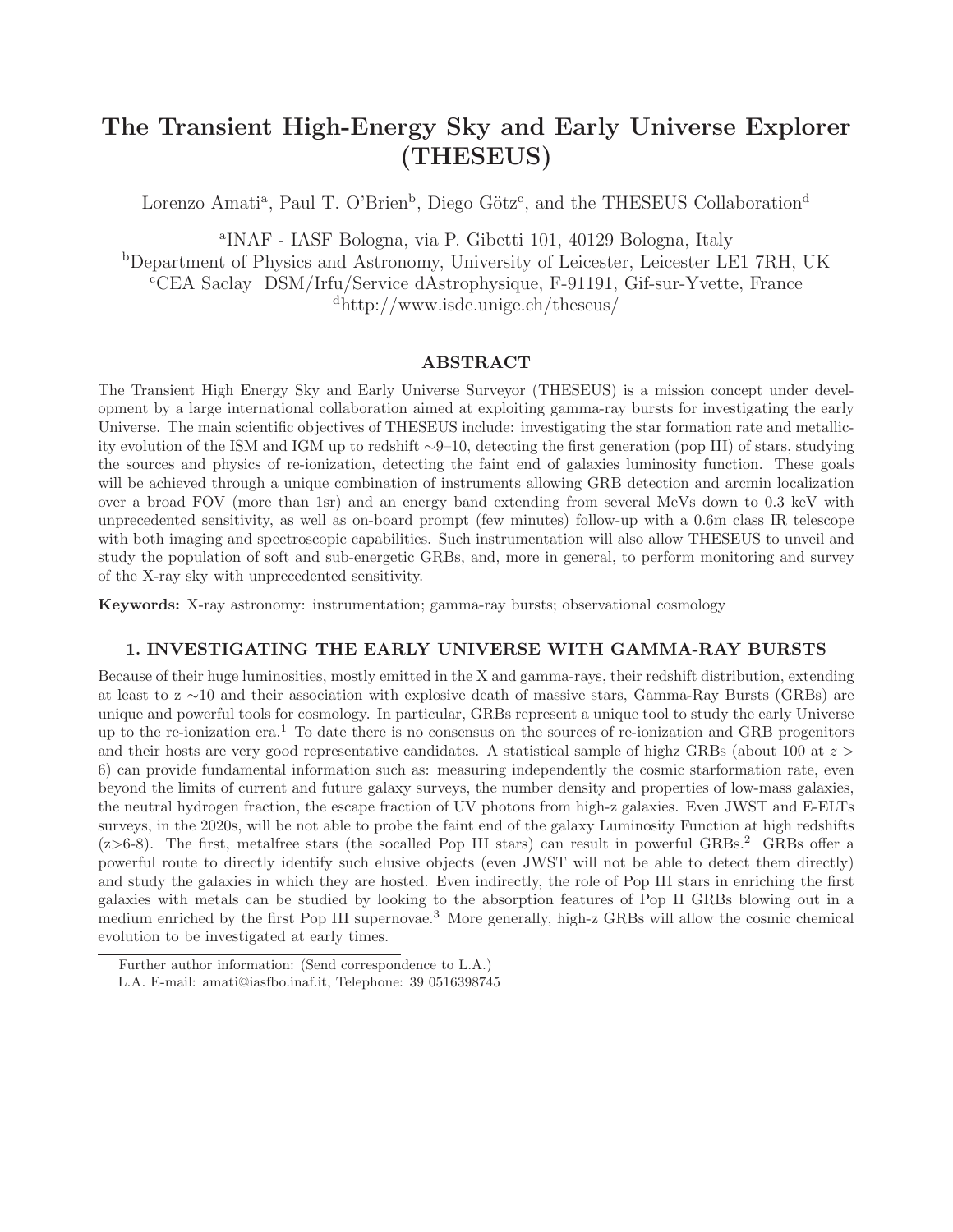

Figure 1. Example of the complementarity and uniqueness of the THESEUS mission  $w/r$  to other cosmological measurements.

#### 2. THESEUS SCIENTIFIC GOALS

The main scientific goals of THESEUS can be summarized as follows.

(a) Exploring the Early Universe (cosmic dawn and re-ionization era) by unveiling the gammaray bursts (GRBs) population in the first billion years,<sup>1</sup> namely: to perform unprecedented studies of the star formation history up to  $z \sim 8$ –9 and more; to detect and study the primordial (pop III) star population (when did the first stars form and how did the earliest pop III and pop II stars influence their environments ?); to investigate the re-ionization epoch, the interstellar medium (ISM) and intergalactic medium (IGM) up to z ∼ 8–9 and more (how did re-ionization proceed as a function of environment, and was radiation from massive stars its primary driver? How did cosmic chemical evolution proceed as a function of time and environment?); to investigate the properties of the early galaxies and what was the galaxies global star formation in the re-ionization era, and to investigate the dark energy properties and evolution. The complementarity of THESEUS under this respect with other "cosmology" mission investigating the CMB or the large scale structure of the Universe is illustrated in Figure 1.

(b) Performing an unprecedented deep survey of the soft X- ray transient Universe in order to: Fill the present gap in the discovery space of new classes of transients events, thus providing unexpected phenomena and discoveries; Provide a fundamental step forward in the comprehension of the physics of various classes of Galactic and extra-Galactic transients, like, e.g.: tidal disruption events TDE, magnetars /SGRs, SN shock break-out, Soft X-ray Transients SFXTS, thermonuclear bursts from accreting neutron stars, Novae, dwarf novae, stellar flares, AGNs / Blazars); Provide real time trigger and accurate (∼ 1 arcmin within a few s; ∼1 arcsec within a few minutes) location of (long/short) GRBs and high-energy transients for follow-up with nextgeneration optical (EELT), IR (JWST), radio (SKA), X-rays (ATHENA), TeV (CTA) or neutrino telescopes and identify electromagnetic counterpart of detections by next generation gravitational wave detectors.

Additional science. By satisfying the requirements coming from the above main science drivers, the THESEUS payload will also automatically be capable to perform excellent secondary and observatory science,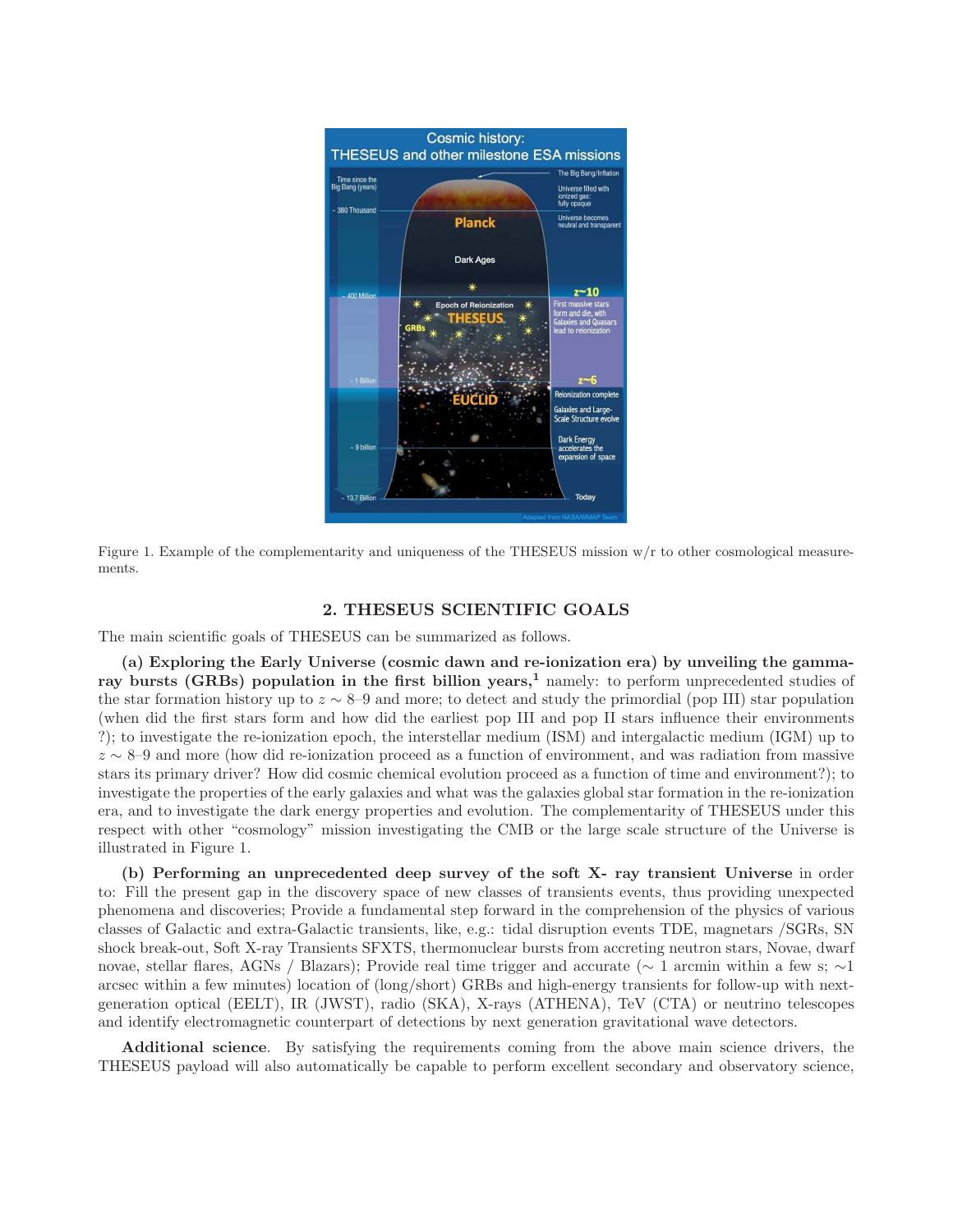

Figure 2. Schematic view of the payload and satellite in THESEUS; the central green and white tube contains the IRT detectors, optics and baffle; the red modules are the SXI; the black-pink modules are the XGS. Credits: the THESEUS Collaboration.

e.g.: unprecedented insights in the physics and progenitors of GRBs and their connection with peculiar corecollapse SNe; substantially increased detection rate and characterization of sub-energetic GRBs and X-ray flashes; IR survey and guest observer possibilities, thus allowing a strong community involvement; survey capabilities of transient phenomena similar to the Large Synoptic Survey Telescope (LSST) in the optical: a remarkable scientific synergy can be anticipated.

# 3. SCIENTIFIC REQUIREMENTS

The scientific goals which come from a full exploration of the early Universe requires the detection of a factor ten more GRBs (about 100) in the first billion years of the Universe  $(z > 6)$ ,<sup>1</sup> in the 3 years prime mission life time of THESEUS. Such a requirement is well beyond the capabilities of current and near future GRB detectors (Swift/BAT, the most sensitive one, has detected only very few GRBs above  $z = 6$  in 10 years). As supported by intensive simulations performed by us and other works in the literature,<sup>4</sup> the needed substantial increase of high-z GRBs requires both an increase of ∼1 order of magnitude in sensitivity and an extension of the detector pass-band down to the soft X-rays (0.5–1 keV). Such capabilities must be provided over a broad field of view (∼1  $\text{sr}$ ) with a source location accuracy  $\lt 2$ , in order to allow efficient counterpart detection, on-board spectroscopy and redshift measurement and optical and IR follow-up observations. Such performances can best be obtained by including in the payload a monitor based on the lobster-eye telescope technique, capable of focusing soft X-rays in the 0.3–6 keV energy band over a large FOV. Such instrumentation has been under development for several years at the University of Leicester, has an high TRL level (e.g., BepiColombo) and can perform an all-sky survey in the soft X-rays with an unprecedented combination of FOV, source location accuracy (<1) and sensitivity thus addressing both main science goals of the mission. An on-board infrared telescope of the 0.5–1m class is also needed, together with spacecraft fast slewing capability (e.g., 30/min), in order to provide prompt identification of the GRB optical/IR counterpart, refinement of the position down to a few arcs (thus enabling follow-up with the largest ground and space observatories), on-board redshift determination and spectroscopy of the counterpart and of the host galaxy. The telescope may also be used for multiple observatory and survey science goals. Finally, the inclusion in the payload of a broad field of view hard X-ray detection system covering the same survey FOV as the lobster-eye telescopes and extending the energy band from few keV up to several MeV will increase significantly the capabilities of the mission. As the lobster-eye telescopes can be triggered by several classes of transient phenomena (e.g., flare stars, X-ray bursts, etc), the hard X-ray detection system provides an efficient means to identify true GRBs and detect other transient sources (e.g., short GRBs). The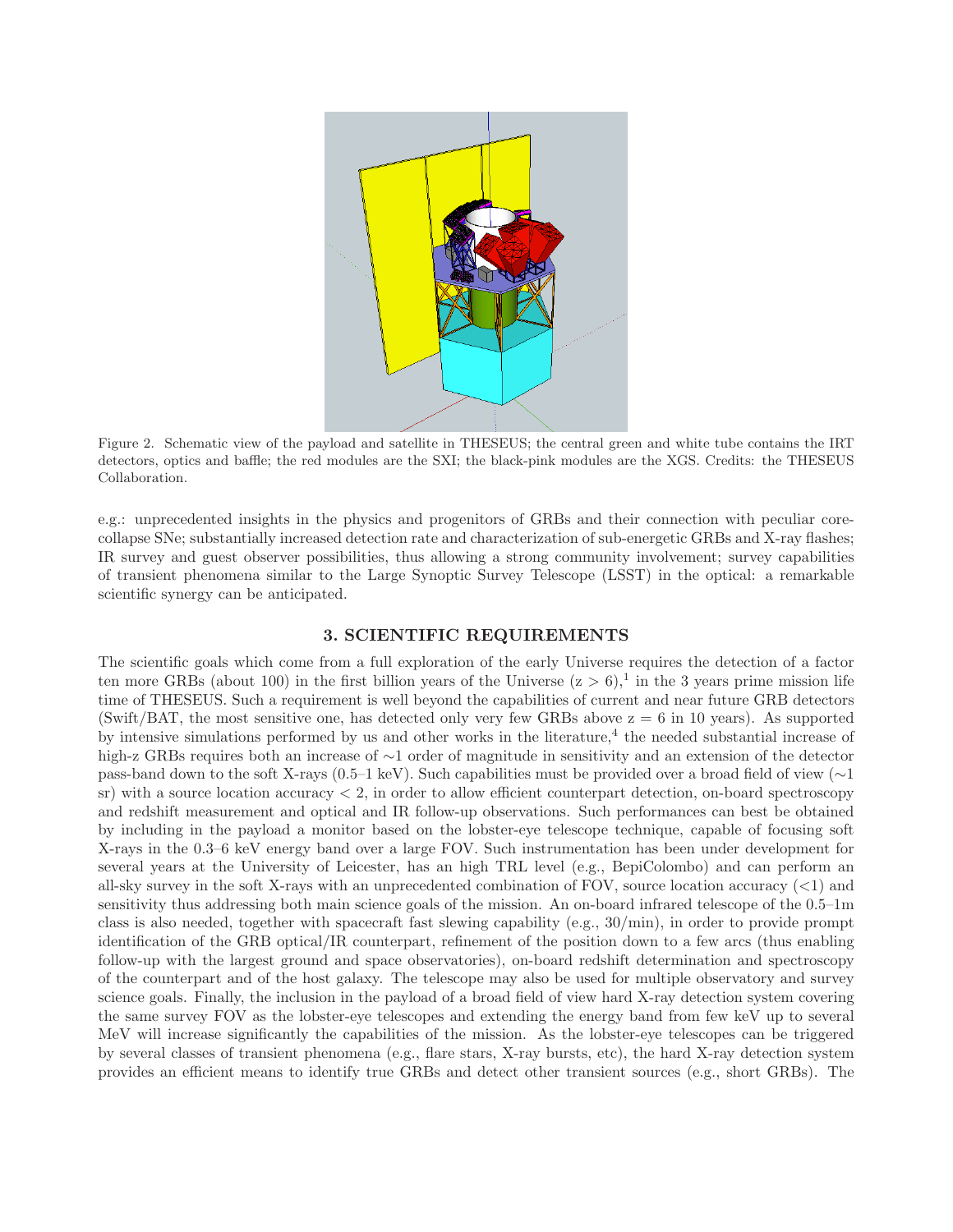

Figure 3. Sensitivity of the SXI (black curves) and XGS (red) vs. integration time. The solid curves assume a source column density of  $5\times10^{20}$  cm<sup>-2</sup> (i.e. well out of the Galactic plane and very little intrinsic absorption). The dotted curves assume a source column density of  $10^{22}$  cm<sup>-2</sup> (significant intrinsic absorption). The black dots are the peak fluxes for Swift BAT GRBs plotted against T90/2. The flux in the soft band 0.3-10 keV was estimated using the T90 BAT spectral fit including the absorption from the XRT spectral fit. The red dots are those GRBs for which T90/2 is less than 1 second. The green dots are the initial fluxes and times since trigger at the start of the Swift XRT GRB light-curves. The horizontal lines indicate the duration of the first time bin in the XRT light-curve. The various shaded regions illustrate variability and flux regions for different types of transients and variable sources. Credits: the THESEUS Collaboration.

joint data from the three instruments will characterize transients in terms of luminosity, spectra and timing properties over a broad energy band, thus getting fundamental insights into their physics.

#### 4. PAYLOAD

Based on the above, the THESEUS payload consists of the instruments shortly described below.

**Soft X-ray Imager (SXI)**: a set of Lobster Eye  $(0.3-6 \text{ keV})$  telescopes<sup>5</sup> covering a total FOV of 1 sr field with 0.5–1 arcmin source location accuracy. Each module is a focusing wide field lobster eye telescope based on the optical principles described in previous sections. The optics aperture is  $290\times290$  mm<sup>2</sup> formed by an array of  $7\times7$  square pore Micro Channel Plates (MCPs). The MCPs are  $40\times40$  mm<sup>2</sup> and are mounted on a spherical frame with radius of curvature 600 mm (2 times the focal length of 300 mm). The open aperture provided by each plate is  $38\times38$  mm<sup>2</sup>; the outer dimension of the optics frame is  $320\times320$  mm<sup>2</sup>. The focal plane of each SXI module is a spherical surface of radius of curvature 600 mm situated at a distance of 300 mm (the focal length) from the optics aperture. The detectors for each module comprise a  $2\times 2$  array of large format CCDs baselined to be supplied by e2v technologies (UK) Ltd. Each CCD has an active area of  $61\times61$  mm<sup>2</sup>; the detectors are tilted to approximate to the spherical focal surface.

Infrared Telescope (IRT): a 70 cm class near-infrared (up to 2 microns) telescope (IRT) with imaging and moderate spectral capabilities. The telescope (optics and tube assembly) will be made of SiC, a material that has been used in other space missions (such as Gaia, Herschel, Sentinel 2 and SPICA). Simulations using a 0.7 m aperture Cassegrain space borne NIR telescope (with a 0.23 m secondary mirror), using a Teledyne Hawaii-2RG 2048x2048 pixels detector (18 m/pixels, resulting in 0.3 arcsec/pix plate scale) show that, for a 22.5 (H) point like source in a single 300 s exposure one could expect a SNR of 6. In order to achieve such performances the telescope needs to be cooled at  $240 (+/- 3)$  K by passive means, conductive and radiative insulation. Regarding the instrument, the optics box needs to be cooled to 190  $(+/- 5)$  K to by a two stage cooler for which the first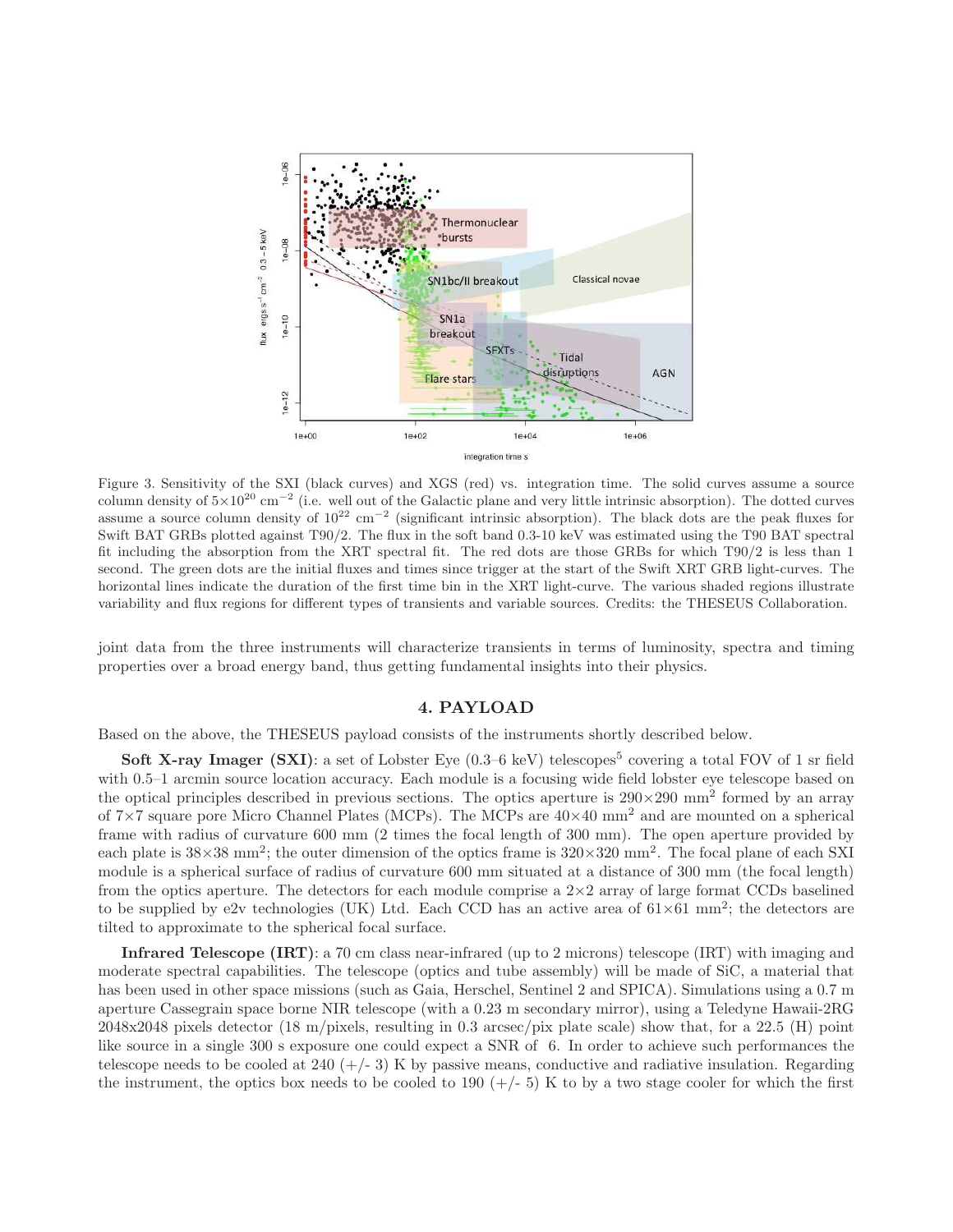

Figure 4. The annual rate of GRBs predicted for THESEUS SXI (red) compared to Swift (blue). The upper scale shows the age of the Universe. For Swift the actual number of known redshifts is approximately one third that plotted and none were determined on board (the blue curve has been linearly scaled upwards to match the total Swift trigger rate). For THESEUS the red region uses the simulations from Ref. 2 and adopts the instrument sensitivity for the SXI. Credits: the THESEUS Collaboration. .

stage will cool the optics and the second stage (the cold end) will cool the IR detector itself to 95  $(+/-10)$  K: this allows the detector dark current to be kept at an acceptable level. The mechanical envelope of IRT is a cylinder with 80 cm diameter and 180 cm height. A sun-shield is placed on top of the telescope baffle for IRT stray-light protection. The thermal hardware is composed by a pulse tube cooling the Detector and FEE electronics and a set of thermal straps extracting the heat from the electronic boxes and camera optics coupled to a radiator located on the spacecraft structure. The overall telescope mass is 112.6 kg and the total power supply is 95W.

X-Gamma-rays Spectrometer (XGS): non-imaging spectrometer (XGS) based on Silicon Drift Detectors (SDD) and Cesium Iodine (CsI) crystal scintillators, covering the same FOV than the Lobster telescope extending its energy band up to 20 MeV. The XGS consists of 25 modules made of scintillator bars optically coupled to an array of (SDD) photo-diodes (PD) tightly packaged to each other.<sup>6</sup> Both SDD-PDs and scintillator detect X- and gamma-rays. The top SDD-PD, facing the X-/gamma-ray entrance window, is operated both as X-ray detector for low energy X-ray photons interacting in Silicon and as a read-out system of the scintillation light resulting from X-/gamma-ray interactions in the scintillator. The bottom SDD-PD at the other extreme of the crystal bar operates only as a read-out system for the scintillations. The discrimination between energy losses in Si and CsI is based on the different shape of charge pulses resulting from X-ray interactions in Si or from the collection of the scintillation light thanks to their different timing properties. Each bar is made of scintillating crystal 5×5×30 mm<sup>3</sup> in size. Each extreme of the bar is covered with a PD for the read-out of the scintillation light, while the other sides of the bar are wrapped with a light reflecting material convoying the scintillation light towards the PDs. The scintillator material is CsI(Tl) peaking its light emission at about 560 nm. The PD is realized with the technique of Silicon Drift Detectors with an active area of  $5\times 5$  mm<sup>2</sup> so matching the scintillator cross section.

A possible payload accomodation on a platform suitable for a launch with the Vega system is shown in Figure 2, sensitivity curves of the SXI and XGS are jointly shown in Figure 3, and the expected GRB detection rate as a function of redshift is shown in Figure 4.

#### 5. MISSION PROFILE

The proposed mission profile includes an an on-board data handling (OBDH) system capable of detecting, identifying and localizing likely transients in the SXI and XGS FOV; the capability of promptly (within a few tens of seconds at most) transmitting to ground the trigger time and position of GRBs (and other transients